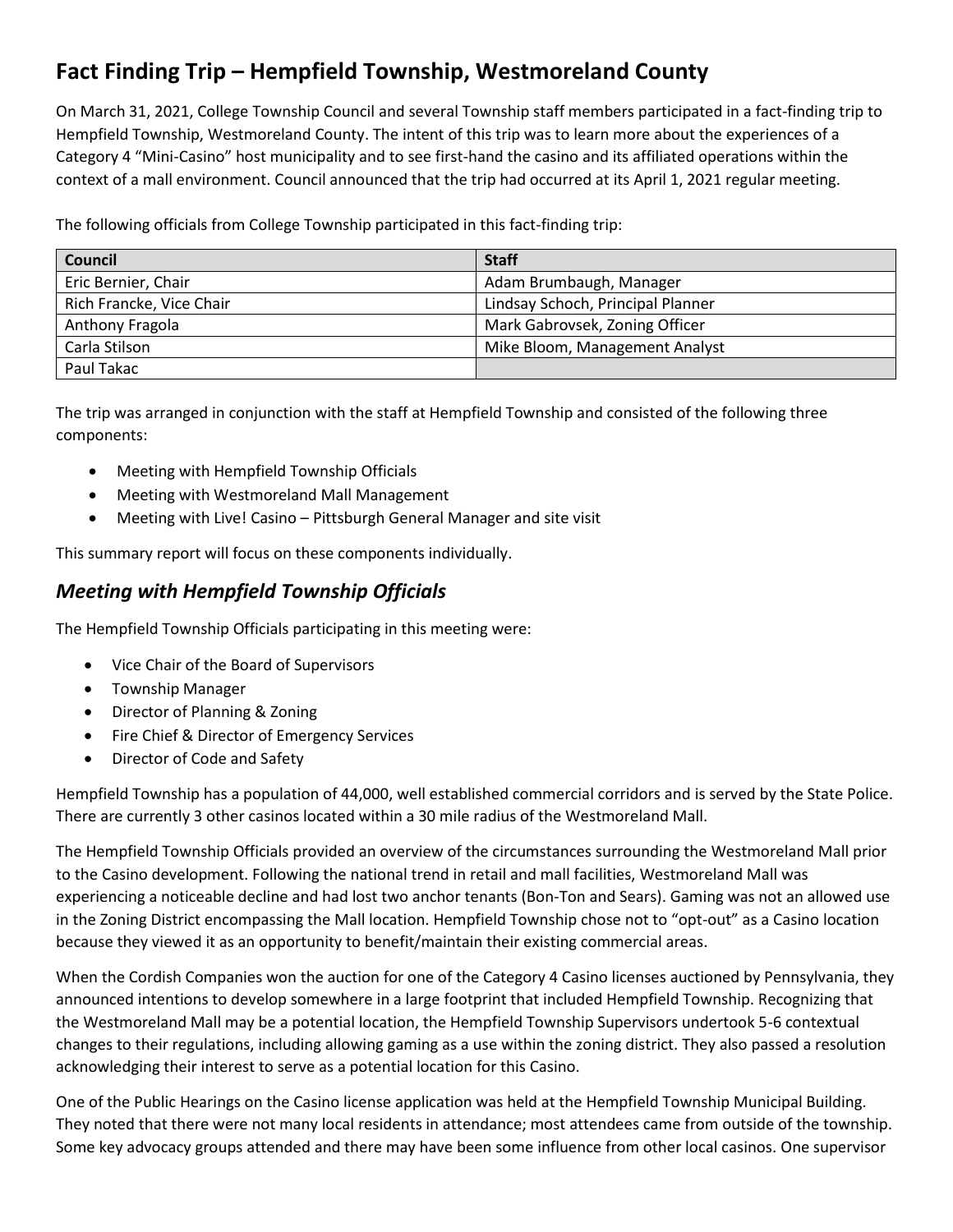spoke from his point of view and was in favor of the project. The biggest concern was the potential increase of criminal activity. They noted that the opposition to the development overall was limited and they were not aware of any official challenges to application filed by the Cordish Companies.

With gaming as an allowed use and because the Casino development consisted of retrofit of an existing facility, there was no need for any additional zoning changes, code changes or submission of a site plan. The developer did provide a Traffic Impact Study (TIS) that supplemented the existing Mall TIS. The developer restriped the parking lot, implemented a new lighting plan, installed an entrance awning and their signage was incorporated into existing signage locations. Their Solicitor advised them on what they had to do and what they did not need to act upon as part of the development proposal. They did not go beyond those regulations.

The developer has worked well with emergency services, including participating in dry runs prior to opening. Each use in the mall has its own separate alarm and there is a firebreak between the Casino and the rest of the Mall. If an issue arises at the Casino, the responders are met at the door and escorted into the facility. No noticeable increase in calls for the fire or police services. No noticeable increase in criminal activity. The Traffic impacts have been marginal, since the location does not seem to have any real defined peak hours, more of a trickle effect. The parking lots are much fuller though. They noted that the projection in the Impact Report seem fairly accurate. The Casino is currently a no-smoking establishment.

The Live! Casino opened in November 2020 and employees approximately 500. These are all Cordish employees making decent wages, currently advertising for Security personnel starting at \$14-15/hour. To date, Live! Casino and Cordish Companies have been a good community partner. They require that their management serve on local organization boards within the community and donate to causes.

By virtue of the Casino being open, the Township is seeing more interest in permits to re-use vacant retail/commercial spaces. The uses being proposed are favorable, some have a family entertainment focus and they anticipate more food establishments. Hempfield Township has received one partial payment for their revenue share. This payment was \$80,000 for 3 weeks of operation in the final quarter of 2020. First full quarter payment expected in May. Westmoreland County receives an equal revenue share; however, that is distributed to the state and managed as grants through the Commonwealth Financing Authority.

## *Meeting with Westmoreland Mall Management*

The Mall Management personnel participating in this meeting were:

- **•** General Manger
- Operations Manager
- Director of Leasing

Mall Management noted that the Casino is a tenant of the Mall (former Bon-Ton location) and has leased additional space to operate a Dealer School that is run by a local community college. In addition, they have also leased additional space in the Mall for media, promotions and storage. There has been slow interest for other spaces in the mall, but that seems to be growing now with the influx of a bank, small entertainment venue (ax throwing) and call center. Management acknowledged that occupancy was actually higher prior to the Casino opening, but that decrease was a result of pandemic and national chain bankruptcies that would have occurred regardless.

The Casino operates on a 24/7 schedule, while the Mall operates on typical hours (9:00 closing). When the Mall is closed, the internal Casino and Entertainment Floor entrances also are closed, so it becomes a self-contained operation. The working relationship has been very positive and professional. They share security responsibilities and their agreement with the Mall requires class-A maintenance. The Casino has its own security vehicle for patrols, the lighting is now on all evening (all LED, which has lowered expenses) and the external cameras are a security benefit to the larger facility. They have not experienced an increase of vagrancy or littering as a result of the facility being opened. Traffic impacts have been minimal.